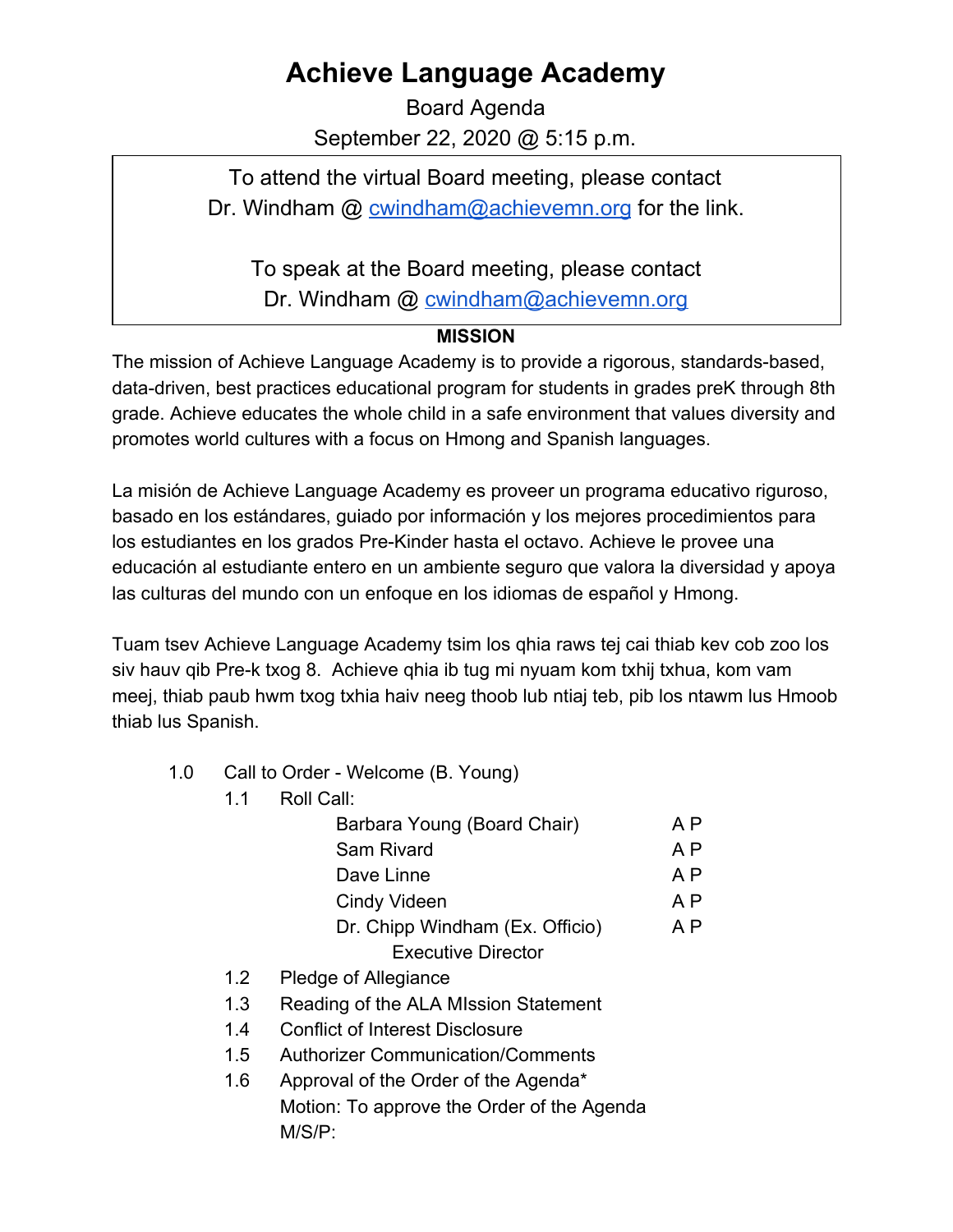- 2.0 Information and Communications (B. Young)
	- 2.1 Public Comment
	- 2.2 Executive Director Report (EXAMPLES)\*
	- 2.3 Executive Director Report\*
- 3.0 Approval of the Consent Agenda (B. Young) Motion: To approve the Consent Agenda M/S/P:
	- 3.1 August 2020 Meeting Minutes\*
	- 3.2 June 2020 Meeting Minutes\*
	- 3.3 MACS Contract\*
	- 3.4 Executive Director Contract\*
	- 3.5 NEO Contract\*
- 4.0 Business (Dr. Windham)
	- 4.1 Finance
		- 4.1.a. August Finance Report\*
		- 4.1.b. Preliminary Budget Discussion\*
	- 4.2 Governance
		- 4.2.a. Election Update
		- 4.2.b Bylaws Revision\* Motion: To accepted the revision of the Achieve Language Academy Bylaws. M/S/P:
		- 4.2.c ALA Learning Model Approval Motion: To approve the instructional model of distance learning with academic support for the start of the 2020/2021 school year. M/S/P:
		- 4.2.d ALA Learning Model Transitions Motion: To grant the authority to the Executive Director to make the decision when to shift learning models and to what learning models, with the support of the Board Chairperson and in consultation with the administrative team. M/S/P:
	- 4.3 Human Resources
		- 4.3.a Staffing Update Discussion
			- **Administration** 
				- -Academic Director: Taryn McGovern
				- -Operations Director: Donna Prewedo
				- -Compliance,Data, and Policy Director: TBD